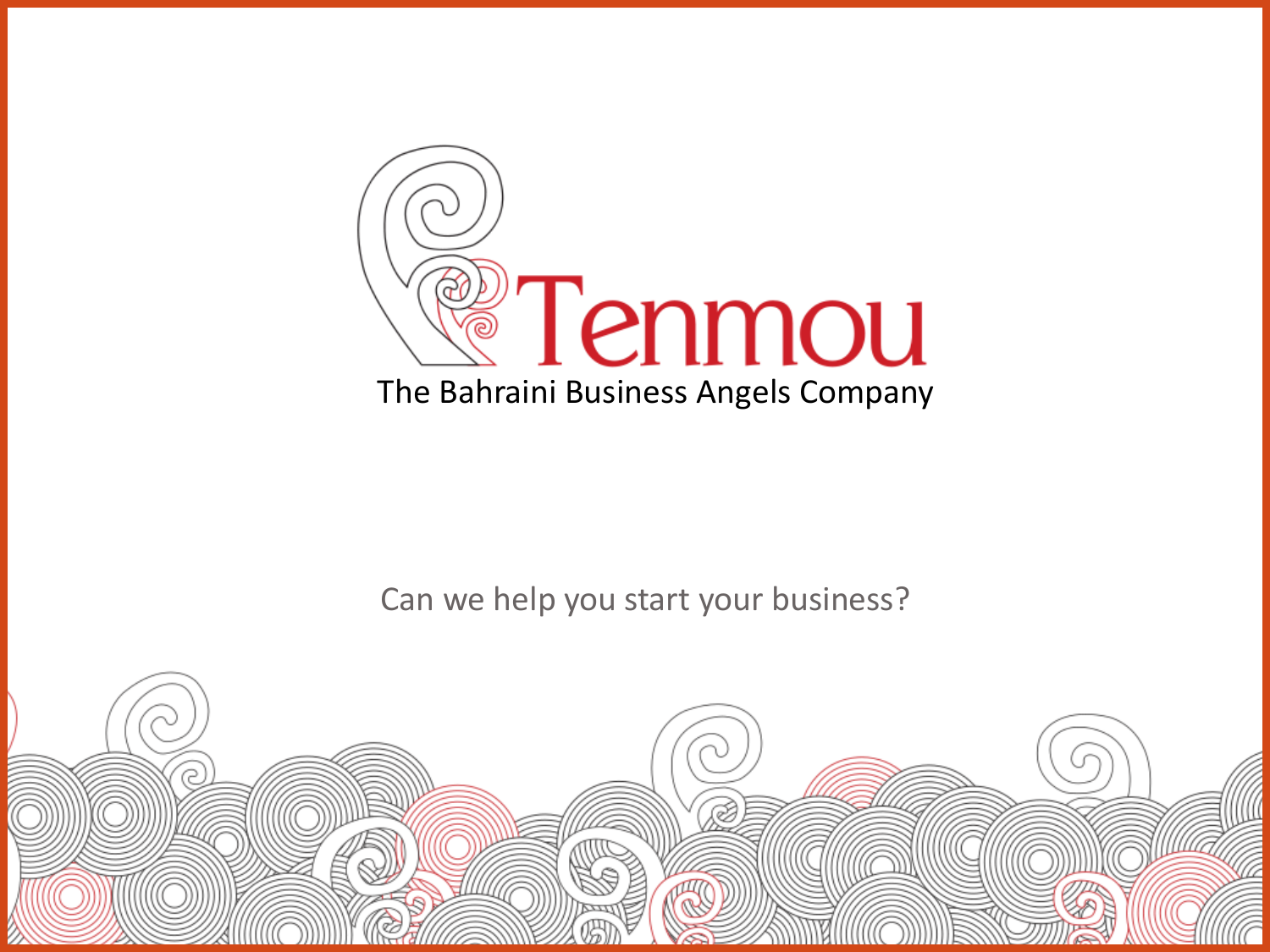### Introduction

- ▶ Tenmou is Bahrain's first Business Angels Company
- ▶ Tenmou has been set up by 16 private Bahraini investors
- Tenmou's capital currently stands at BD1m

- ▶ Tenmou is supported by the Bahrain Economic Development Board
- ▶ Tenmou has established several partnerships to support the development of entrepreneurship in Bahrain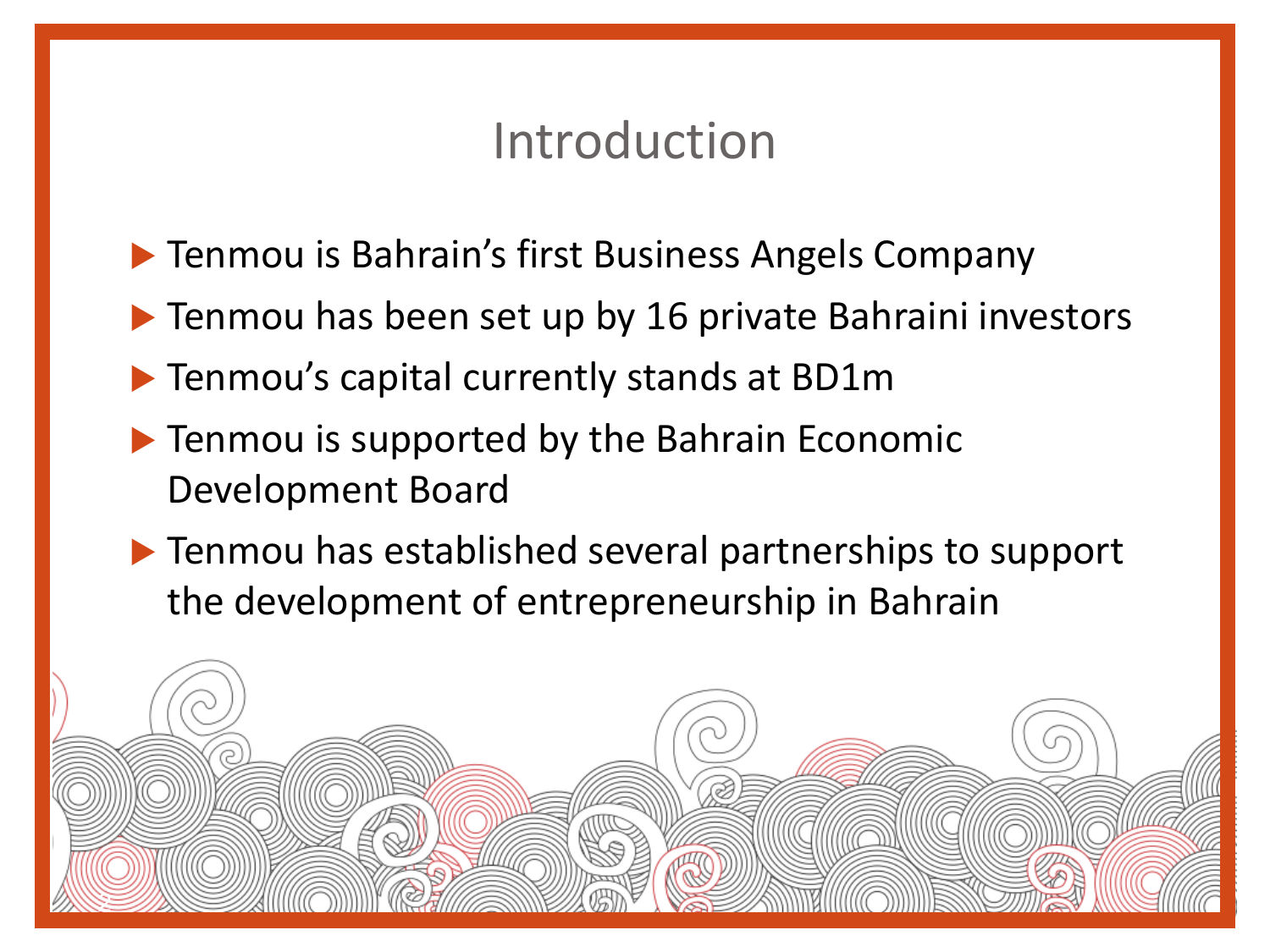## What we do

 Tenmou provides two of the most important factors that young, high potential, aspiring entrepreneurs need:

1 the seed capital to start, and

3

2 mentorship, experience and advice (the most important factor)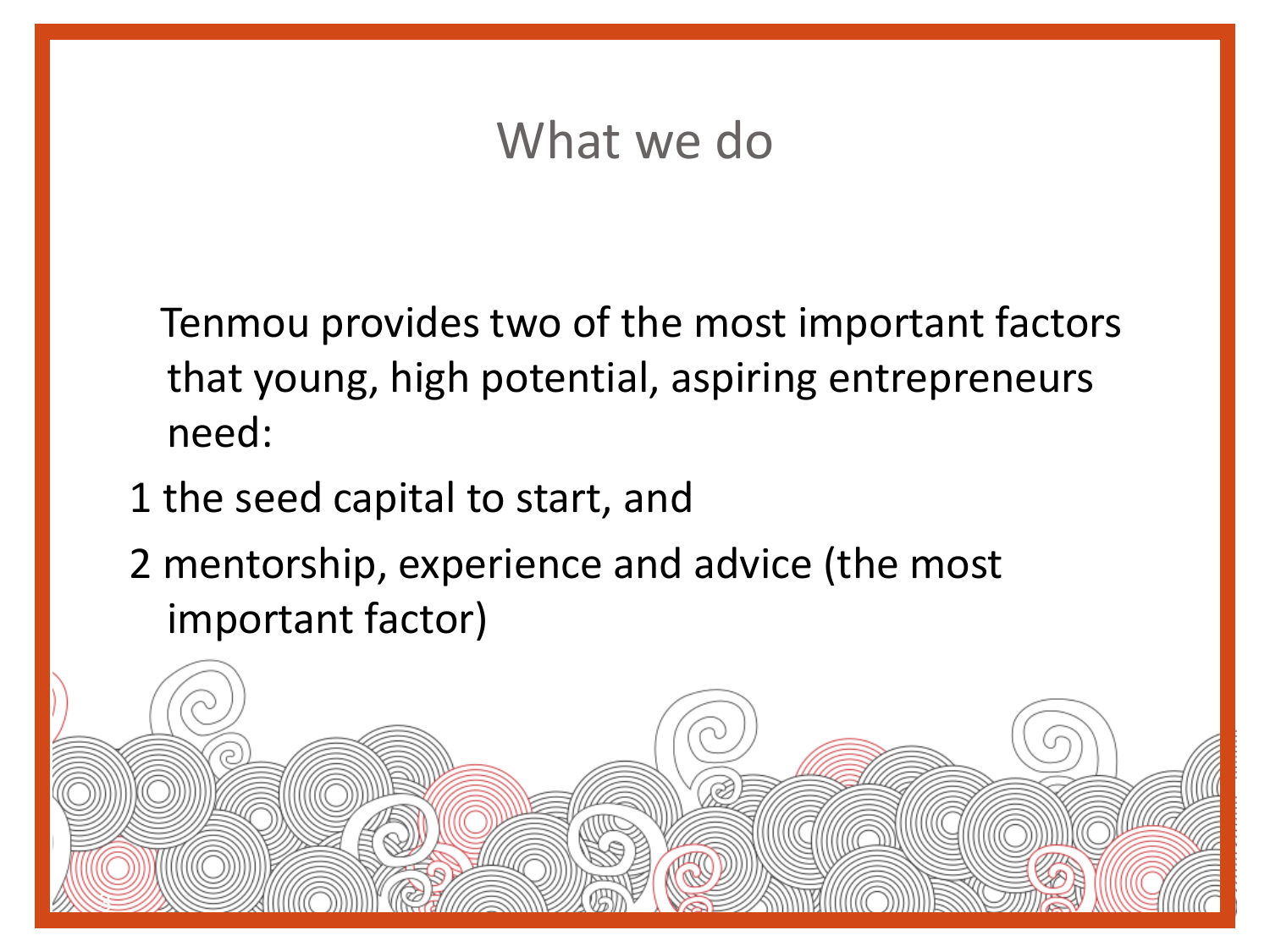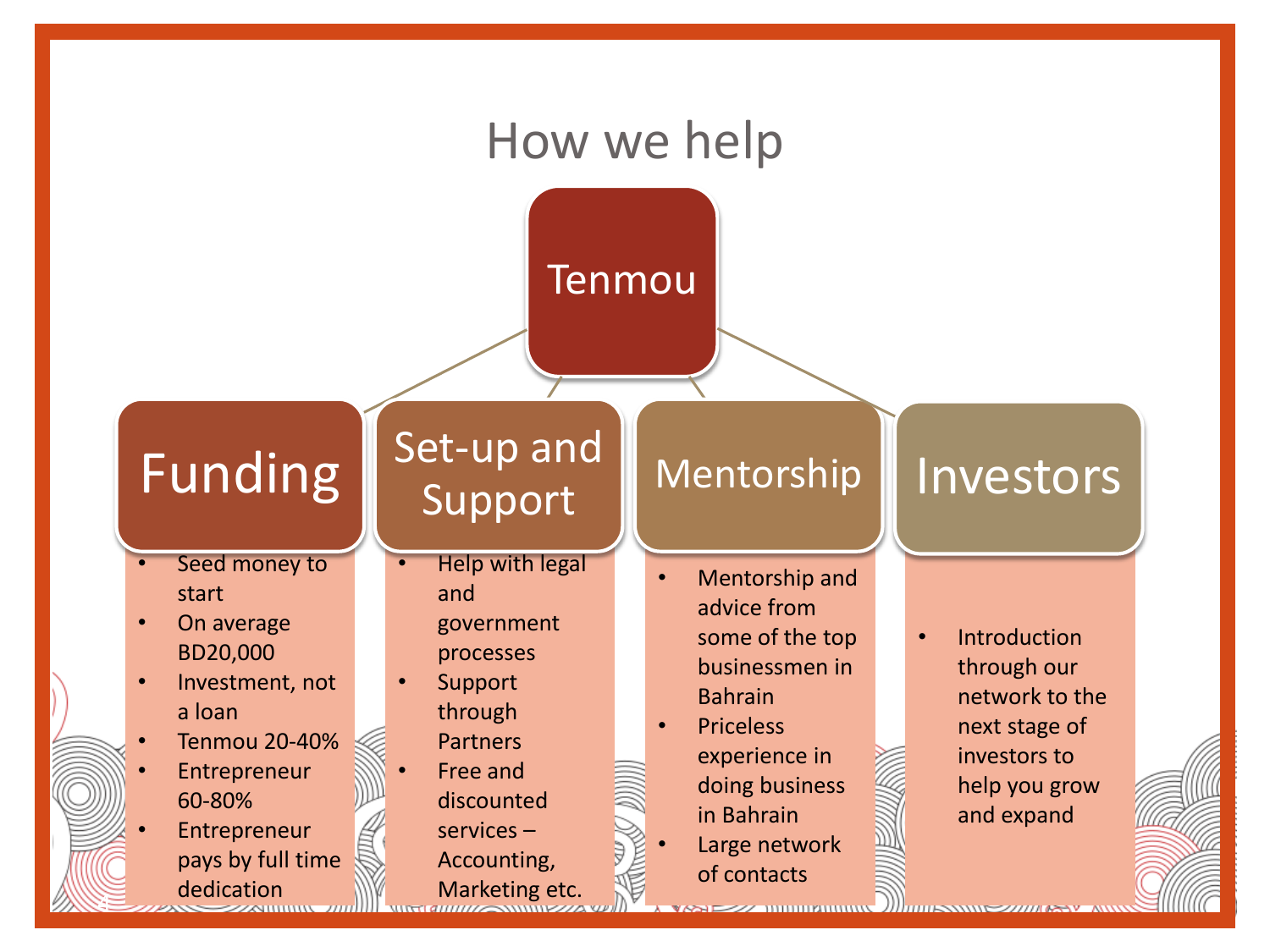# Who are we looking for?

- ▶ Young talented and innovative people passionate about setting up a business
- New idea Something that people want but don't have yet, something innovative and interesting
- $\triangleright$  The idea's ability to scale to a large market Growth prospects
- ▶ Bahraini founders and employees
- $\blacktriangleright$  In any sector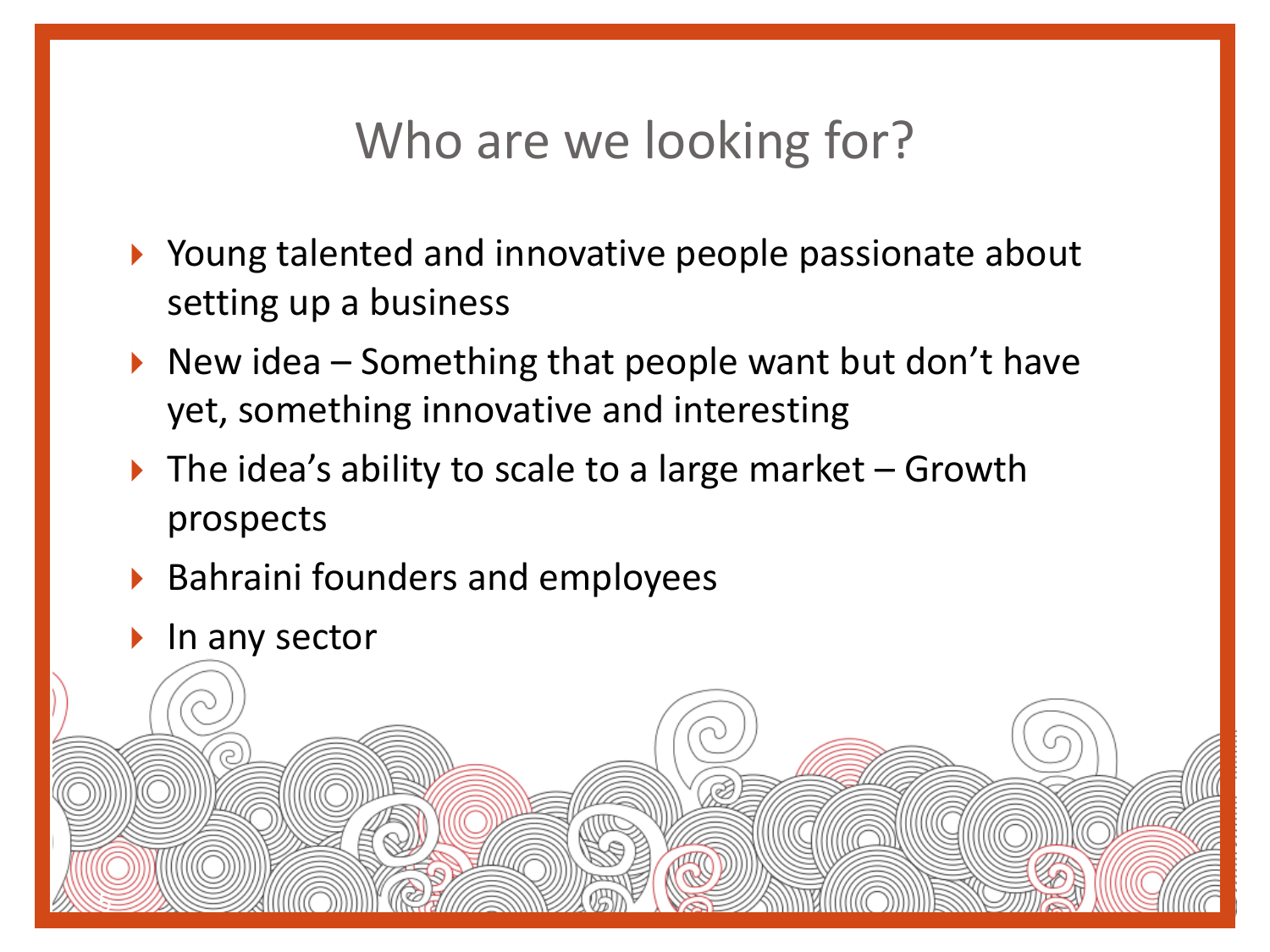## How does it work?

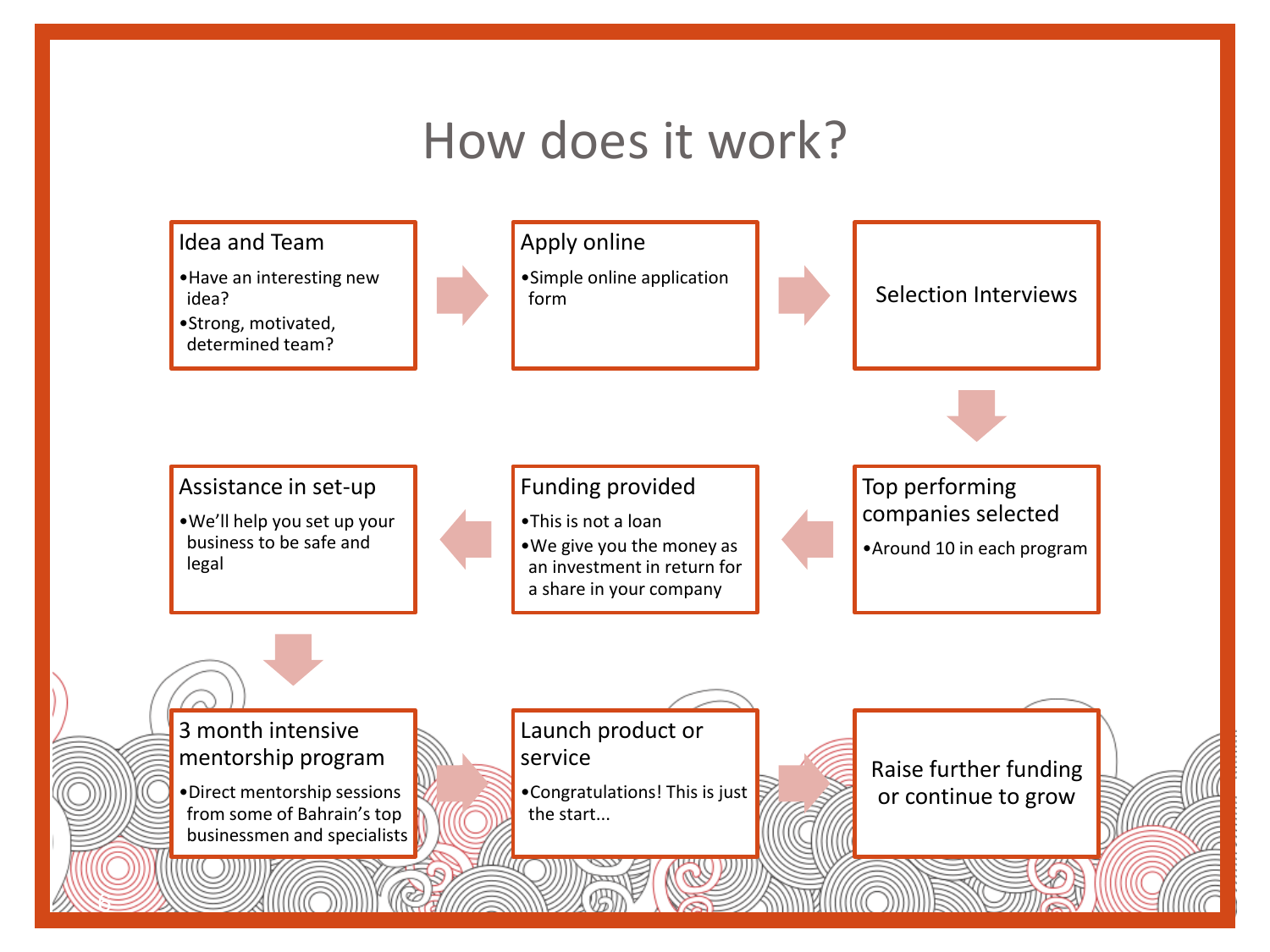# Selection process

#### Online application

•Online application form

#### Pre—screen interview

- Pre-screen interview as applications are received
- Conducted by management to screen entrepreneurs and improve the quality of applications

#### Advisory Committee Shortlist

• Shortlist is drawn up after interviews by the Advisory Committee

#### Selection Committee

- Shortlisted candidates have an opportunity to present to the Selection Committee
- Selection of final candidates for funding/ final yes or no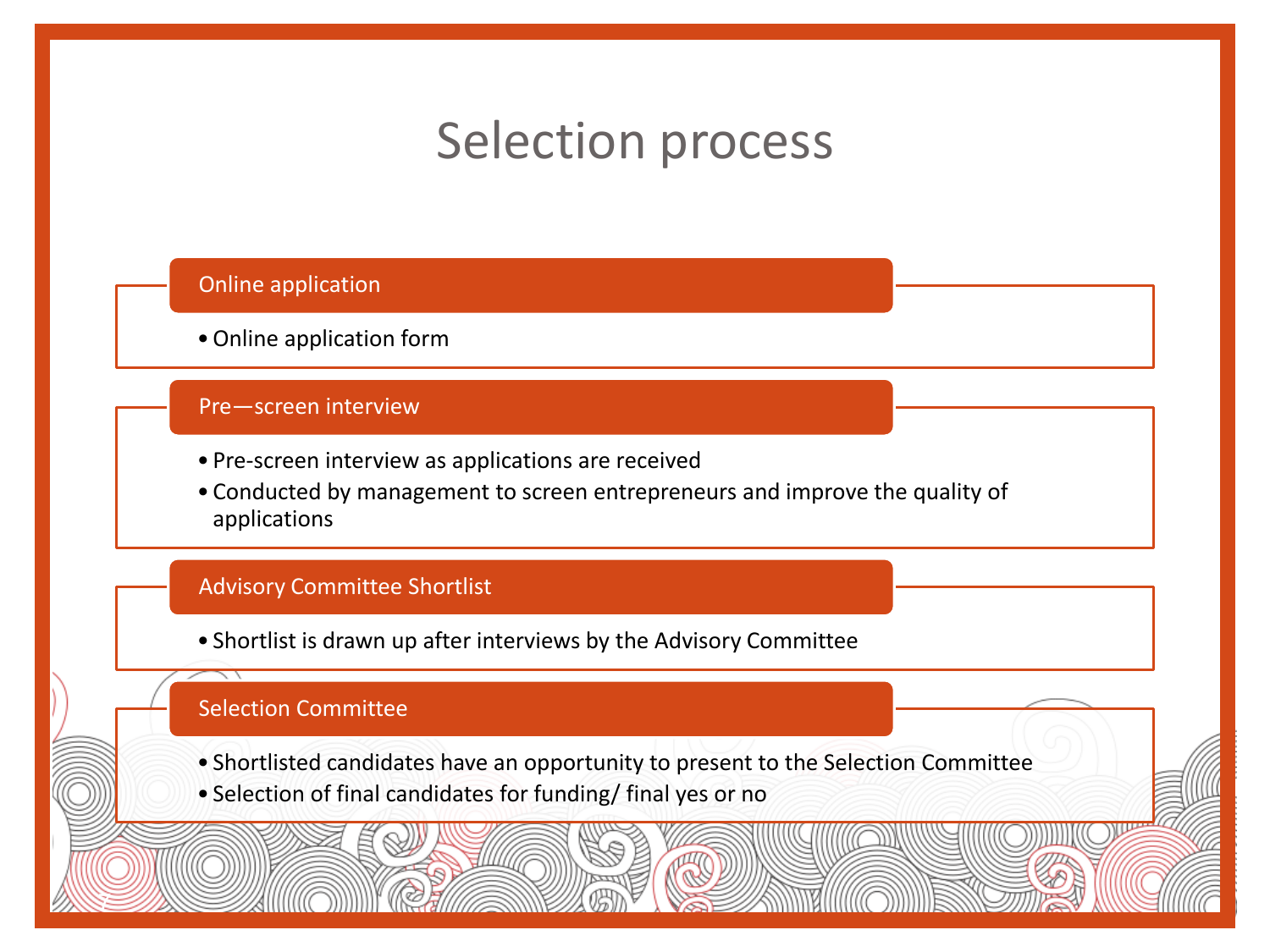# Mentorship Program



- Tenmou will run an intensive 3 month mentorship program for each batch of invested companies
- $\blacktriangleright$  The companies will gain invaluable advice through bi-weekly sessions
- One session will be with one of the angel investors for advice, contacts and networking
- The second session will be with strategic partners giving advice on their areas of expertise
- These sessions will be supplemented by a 1 on 1 mentor for each company and regular advice and assistance from Tenmou<u>'s manag</u>ement (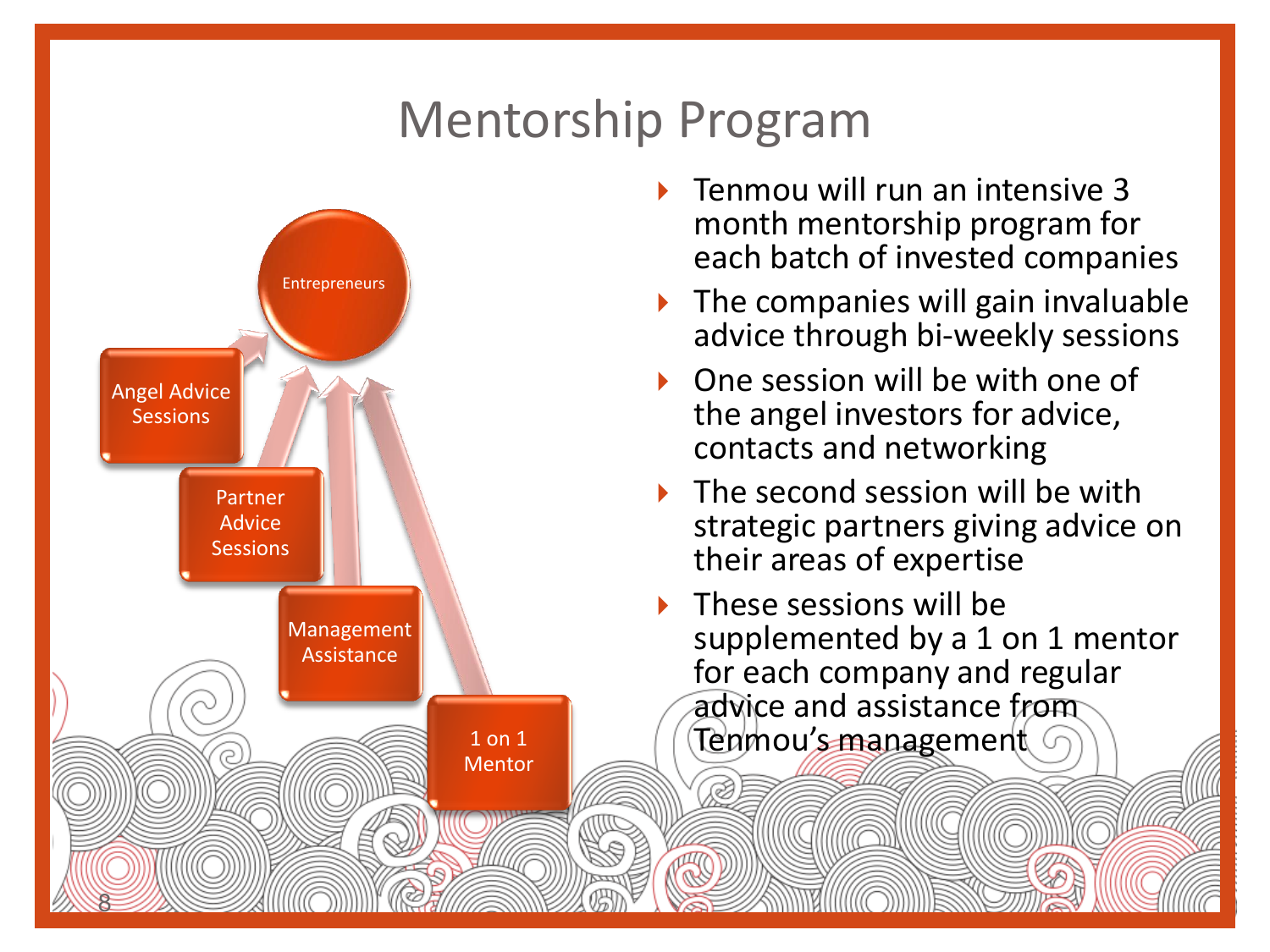### Partners













**JI ERNST & YOUNG** 

Quality In Everything We Do



**BDO** 



### Supporters

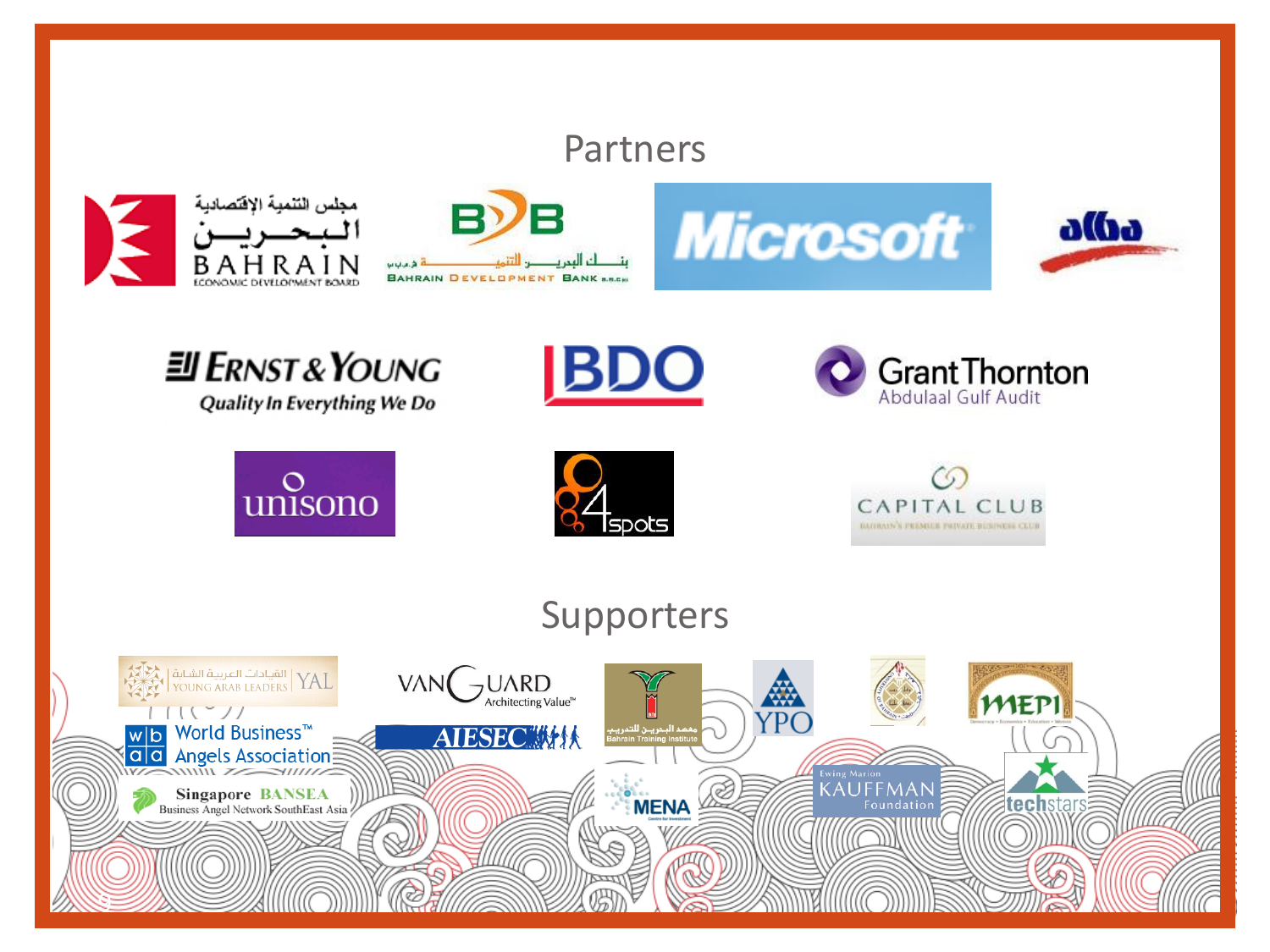### Angel Investors

#### **Shareholder**

**Bahrain Development Bank B.S.C (c)**

**Aluminium Bahrain B.S.C. "ALBA"**

**A. Ali Essa Aldaaysi &Sons Property W.L.L.**

**Aldaaysi Holding Co B.S.C (c)**

**Bahrain Maritime & Mercantile International** "**BMMI" B.S.C.**

**Dawani Group Holding B.S.C (c)**

**Dawani Holding Company E.C.**

**Falak Holding Company B.S.C (c)**

**Fawaz Fahad Algosaibi (Holding)**

**Hafeera Contracting W.L.L.**

**Maskati Commercial Services B.S.C. (c)**

**Mechanical Contracting & Services W.L.L.**

**Mohammed Jalal & Sons Limited W.L.L.**

**Nijad Ghazi A. Algosaibi**

**Redha Fathalla Holding Company S.P.C.**

**Y. K Almoayyed Co. B.S.C (c)**

**Total – 16 investors**